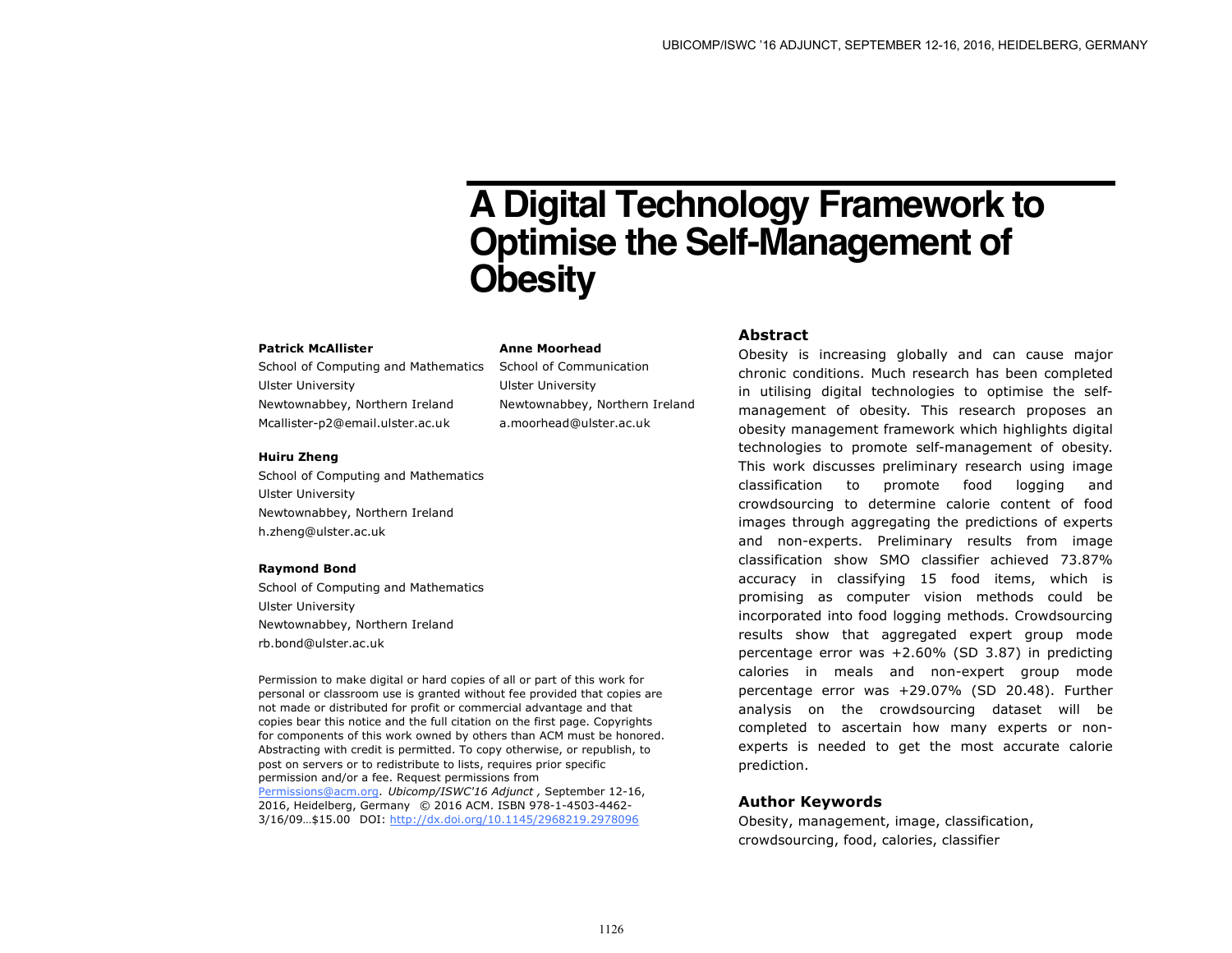## **Introduction**

Obesity is a major health concern in the UK, Ireland and internationally [1,5,4]. Obesity is used to described an individual who is excessively overweight. Being obese can have a detrimental effect on an individuals' health as it can contribute to chronic conditions such as diabetes, bowel cancer, heart disease, and hypertension [2]. The main cause of obesity is attributed to individuals who consume high amount of calories but do not burn of the energy through physical activity or exercise, excess energy is then stored as fat in the body. Adults with a Body Mass Index (BMI) greater than 30 are likely to be obese. The World Health Organisation (WHO) states that 41 million children under the age of 5 years were obese worldwide in 2014 [3]. In the UK, research revealed that 67.1% of men and 57.2% of women aged 16 years and over were overweight or obese in 2013 [4]. The Northern Ireland Health Survey 2014/15 stated that 60% of adults were overweight or obese; and 28% of children were overweight or obese [4]. The Foresight Report 2012 suggested that a 15% of males and 15% of females under 20 years of age will be classed as obese by 2025 [5].

## **Related Work**

Much work has been completed in using digital technologies to promote management of obesity. For example, there has been an increase in the use of obesity management applications. Research has shown that keeping a logbook can help promote and maintain weightloss [6]. Obesity management services and applications are available across many devices; web applications offer the ability to document energy intake. Other research use images as a means to document energy intake. In [7], image analysis and

crowdsourcing was combined to develop a system that determines the nutritional content from an image. The system crowd sources nutritional analysis from the Amazon Mechanical Turk Platform. The image is analysed to determine food type and portion size by the number of users on this platform and then calorie content is extracted from an API. Other research uses machine learning techniques to identify food types. In [8] research was conducted to predict what food item is present in images. This research [8] uses SURF (Speeded-Up-Robust-Features) with bag-of-features (BoG) and achieved 81.55% in classifying food images correctly. Research in [9] dataset achieved 50.76% accuracy in classifying food images through incorporating Random Forest classification with SURF and Colour features.

## **Research Framework**

Figure 1 defines the areas in the proposed obesity management framework. Each component is associated with an area related to obesity management. These components have been informed by the literature review into current methods and technologies that have been used to promote the management of obesity [7,8,9,10]. This framework seeks to combine different methods to inform the development of an application to help promote the management of obesity and research has been completed in component 2, energy intake.

# **Methodology**

This paper presents the work in Energy Intake monitoring. Two studies have been carried out: food image classification and crowdsourcing.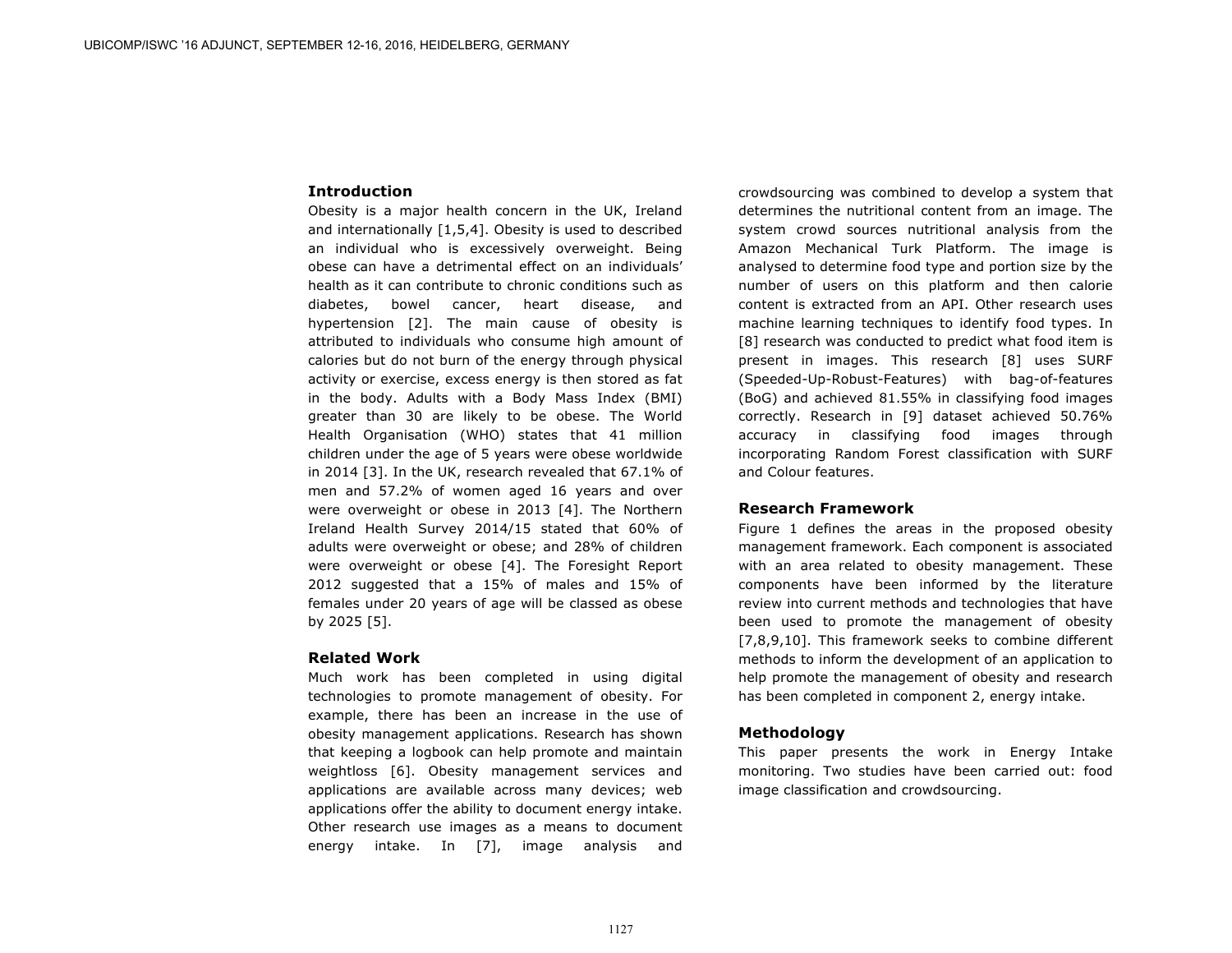#### *Energy Intake Input – Food Image Classification*

This component will be concerned with using machine learning to promote food logging by classifying food items within an image to make it convenient for the user to document their daily intake. Research has shown that self-monitoring is crucial to weight loss [6]. Experiments were completed using a food image dataset [11]. A combination of local and global feature types was extracted from the images. Fifteen food types were selected with 100 images in each folder. Images were manually segmented to remove non-food items in images. Features extracted are Speeded-Up-Robust-Features (SURF), LAB colour features, local binary patterns (LBP) features, and SFTA (Segmented Fractal Texture Analysis) textual features. SURF features and colour features were extracted using a Bag-of-Features (BoF) model [12] as described in Figure 2.



**Figure 1**. Proposed Obesity Management Framework



**Figure 2**. Illustration of the BoF process.

Four Machine learning classifiers, Naïve Bayes, Sequential minimal optimization (SMO), Random Forest and Neural Network were used in the study for comparison. Table 1 lists the classifier parameters that were used in the experiments. Matlab (vR2016a) was used to extract features from the image training set and Weka (v3.7.13) was used for the classification. Preliminary evaluation metrics such as accuracy were used to measure the performance using 10-fold cross validation.

**Table 1**: Table showing classifier parameters used.

| <b>Classifier</b> | <b>Parameters</b>                     |
|-------------------|---------------------------------------|
| Naïve Bayes       | Weka Default                          |
| <b>SMO</b>        | Kernel: PolyKernel                    |
| Random Forest     | 300 Trees                             |
| Neural Network    | 2 layers, 100 nodes<br>in each layer. |

# *Energy Intake Input – Crowdsourcing*

The second research study involved in researching the use of crowdsourcing to determine the calorie content in meals. The use of crowdsourcing to predict calories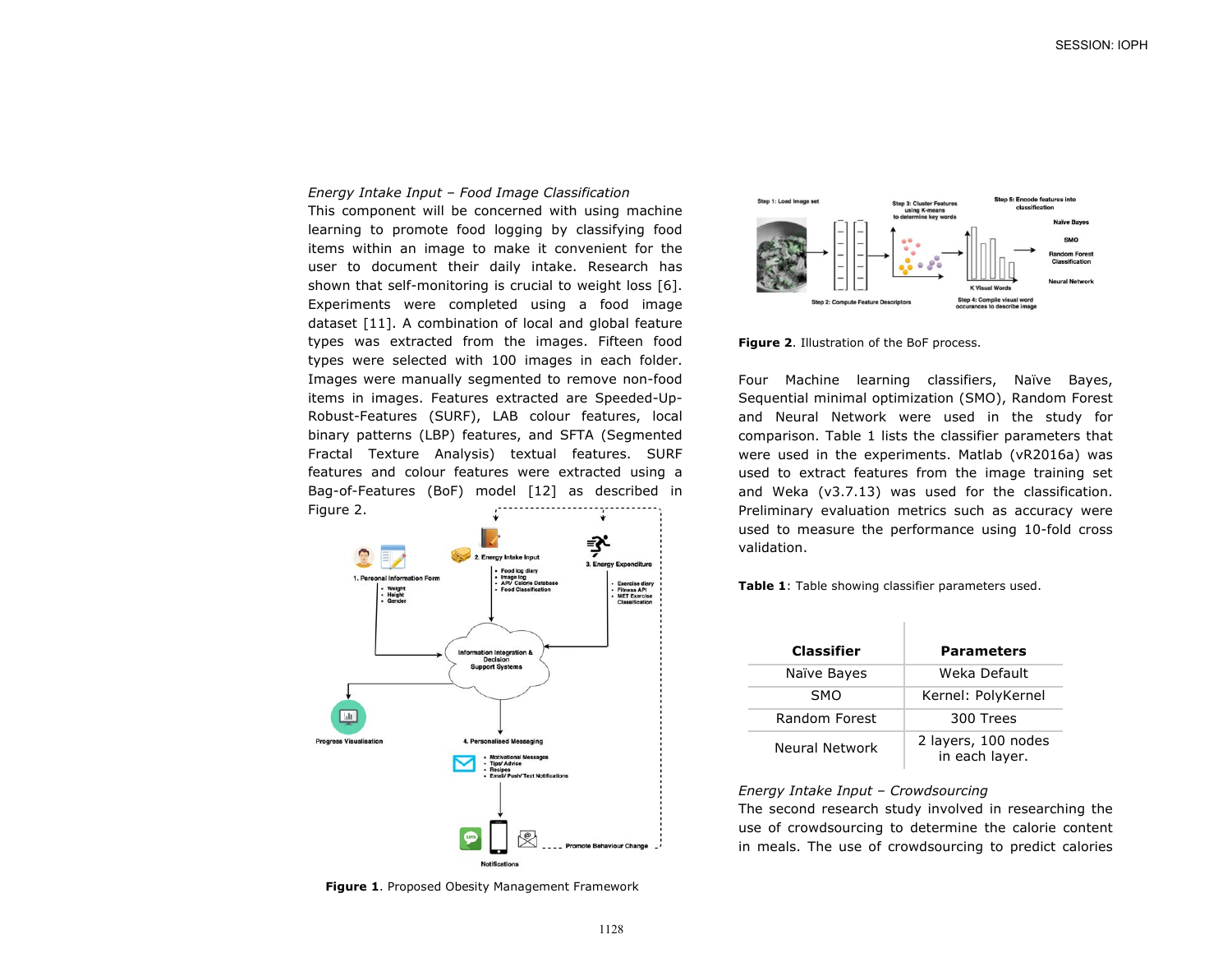in meals has been explored with promising results [7]. The main aim of this study was to determine the feasibility of identifying calories of meals in photographs. This work is a continuation of research completed in [10]. The objective of this research is to determine the accuracy of individuals estimating calories of meals using an online survey and to determine differences in accuracy between experts and non-experts. Two user groups were recruited, experts and non-experts. The experts group consisted of dieticians and nutritionists. The non-expert group consists of adults aged 18-65 who are self-reported as healthy and are not dieticians or nutritionists. Both groups completed the same online survey which consists of a series of demographic questions and also 15 photographs of meals. They were asked to estimate the calorie content in each photograph. The survey also consisted of a section that asked participants about their confidence levels in predicting calorie content. Statistical analysis was applied to measure percentage agreement e.g. percentage error between experts and non-experts, determining difference between mode and mean of experts and non-experts. When preparing the data for analysis, subjects that partially completed the survey were disregarded. Data was analysed using Microsoft Excel (v2016).

## **Results**

### *Food Image Classification*

Figure 3 shows the accuracy results of the classification experiments.





Results from experiments using a combination of features extracted from the image dataset (SURF, Colour, LBP, SFTA) show that the Sequential Minimal Optimisation (SMO) classifier achieved the highest accuracy with 73.87% (SD 4.56).

## *Crowdsourcing*

Results revealed that the average percentage difference between the non-expert group predictions and the actual calorie content was 40.62%(SD 29.39) (n=126) and 9.25% (SD 9.24) for expert (n=22). Percentage error was calculated to measure how accurate the aggregated calorie predictions for each group compared to the actual content of each meal. For non-expert group the average mode percentage error was 29.07% (SD 20.48) and for expert group the average mode percentage error was 2.60% (SD 3.87). Table 2 contains a list of performance metrics that were used to determine which method provides the closest match to the actual calorie content. This was completed by listing the average absolute calorie difference for each meal for each group. An overall average was computed and This was then compared it to the true calorie content.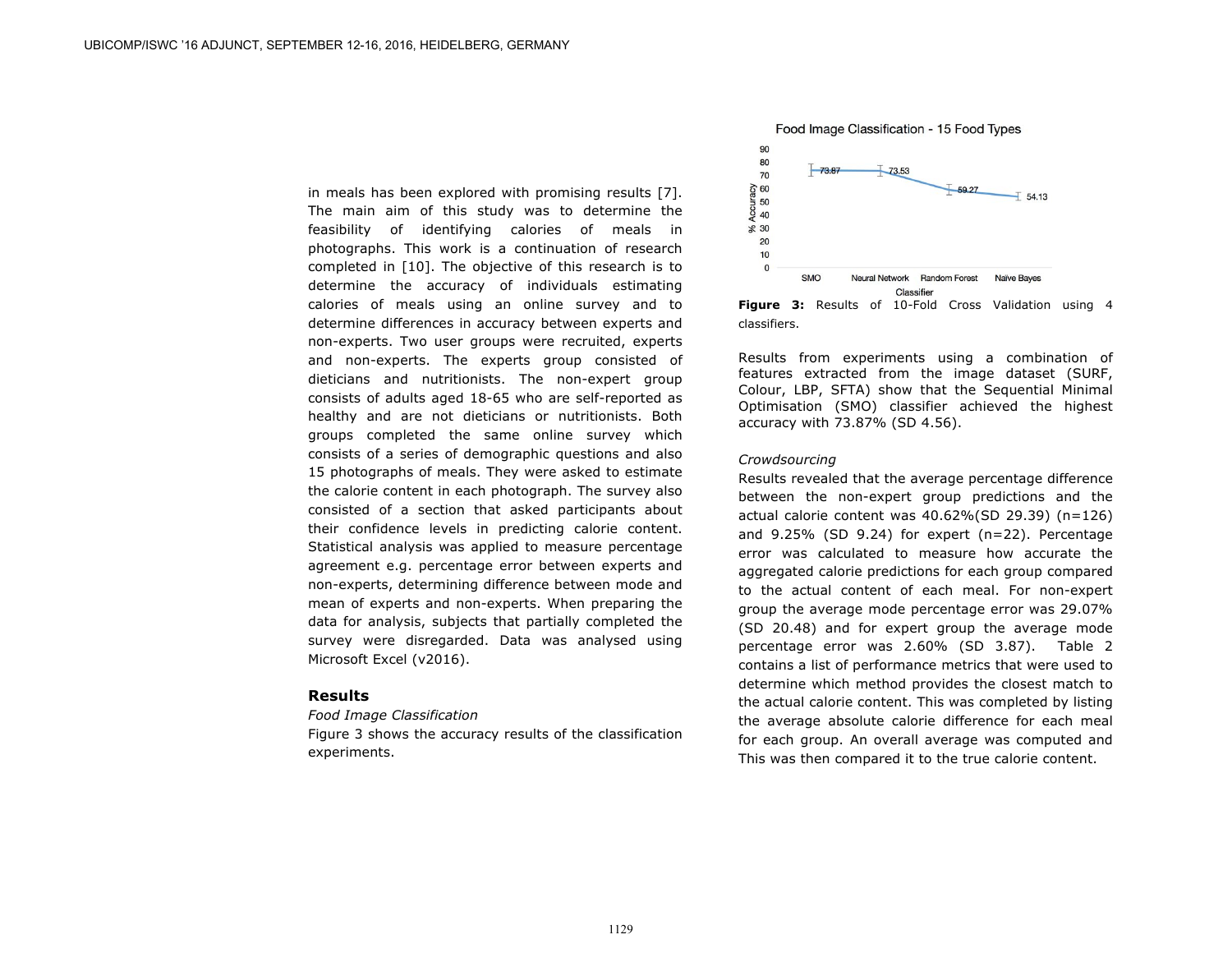**Table 2**: Calorie difference between non-experts and experts identifying calories in meals.

| <b>Group &amp; Metric</b> | <b>Calorie difference</b><br>(Kcal) |
|---------------------------|-------------------------------------|
| All Mean                  | 124.13                              |
| <b>Experts Mean</b>       | 31.58                               |
| Non-Experts Mean          | 141.54                              |
| All Mode                  | 48.73                               |
| <b>Experts Mode</b>       | 8.66                                |
| Non-Experts Mode          | 107.26                              |

## **Discussion & Future Work**

In regards to classifying food images experiments, SMO achieved the highest accuracy in predicting food images with 73.87% (SD 4.56). Future work will include expanding the amount of food types used. Research will be completed in changing parameters of each classifier to obtain optimal results. From the results the 'expert mode' result achieves the lowest calorie difference compared to other group metrics used. The results also show the expert group was predicted calories with a 9.25% difference compared to the true calorie content. Non-expert groups were not as successful, with a 40.62% percentage difference. In regards to crowdsourcing, further evaluation analysis will be completed in comparing individual participant predictions against aggregated group predictions. More participants will be invited to complete the survey to gather more responses.

# **References**

1.WHO | Obesity. Who.int, 2016. http://www.who.int/topics/obesity/en/..

2. NHLBI. 1998. NHLBI Obesity Education Initiative Expert Panel on the Identification, Evaluation, and Treatment of Overweight and Obesity in Adults. NIH publication no. 98-4083.

3. Childhood overweight and obesity. World Health Organization, 2016. http://www.who.int/dietphysicalactivity/childhood/en/.

4. Health-ni.gov.uk, 2016. https://www.health-

ni.gov.uk/sites/default/files/publications/dhssps/hsni-first-results-14-15.pdf.

### 5. Gov.uk, 2016.

https://www.gov.uk/government/uploads/system/uploads/attachm ent\_data/file/287937/07-1184x-tackling-obesities-future-choicesreport.pdf.

6. National Heart Lung and Blood Institute and Nhlbi National Institutes of Health (NIH) National Heart, Lung, and Blood Institute. 1998. Clinical guidelines on the identification, evaluation, and treatment of overweight and obesity in adults. The Evidence Report, NIH Publication No. 98-4083. Archives of Internal Medicine 158, Suppl 2: 51S–209S. http://doi.org/10.1001/jama.2012.39

7. Jon Noronha, Eric Hysen, Haoqi Zhang, and Krzysztof Z Gajos. 2011. Platemate: crowdsourcing nutritional analysis from food photographs. Proceedings of the 24th annual ACM symposium on User interface software and technology - UIST '11: 1. http://doi.org/10.1145/2047196.2047198

8. Y Kawano and K Yanai. 2013. Real-Time Mobile Food Recognition System. Computer Vision and Pattern Recognition Workshops (CVPRW), 2013 IEEE Conference on: 1–7. http://doi.org/10.1109/CVPRW.2013.5

9. Lukas Bossard, Matthieu Guillaumin, and Luc Van Gool. 2014. Food-101 - Mining discriminative components with random forests.